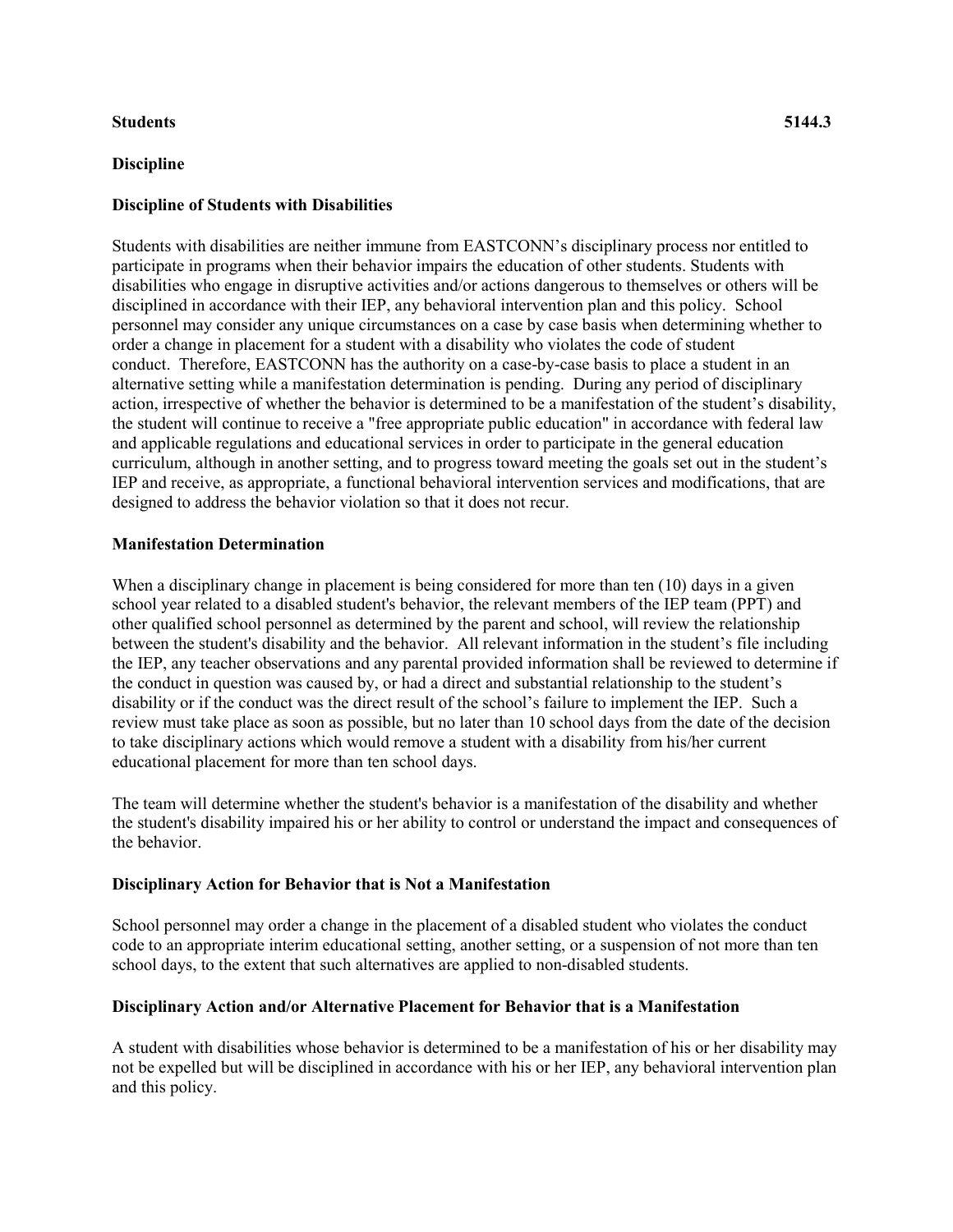In addition to any disciplinary action provided for in the IEP or behavioral intervention plan, a disabled student may be suspended for up to 10 school days cumulatively in a school year to the extent suspension would be applied to non-disabled students, without the need to provide any services. Disabled students may be suspended for additional removals for up to 10 days for separate acts of misconduct as long as the removals do not constitute a pattern or change in placement. School administrators and the student's special education teacher shall determine the level of services to be provided to the disabled student in subsequent suspensions beyond the first 10 days cumulative in a school year.

School personnel may remove a disabled student to an interim alternative educational setting for not more than 45 school days without regard to whether the behavior is determined to be a manifestation of the student's disability if the student has inflicted serious bodily injury upon another person while at school, on school premises or at a school function or carries or possess a weapon to or at school, on school premises or at a school function or carries or possesses a weapon to or at school, or solicits the sale of a controlled substance while at school, on school premises or at a school function.

A "serious bodily injury" is defined as bodily injury which involves a substantial risk of death, extreme physical pain, protracted and obvious disfigurement or protracted loss or impairment of the function of a bodily member, organ or mental faculty. (18 U.S.C. §1365(h)(3))

The alternative educational setting shall be determined by the IEP Team (PPT). The parent/guardian of the disabled child who disagrees with any decision regarding disciplinary action, placement, or the manifestation determination, or the school if it believes that maintaining the current placement of the child is substantially likely to result in injury to the student or others, may request a hearing.

A hearing officer may order a change in placement of a disabled student to an appropriate alternative setting for not more than 45 school days where the school demonstrates by substantial evidence that maintaining the student's current placement is substantially likely to result in injury to the student or others.

When an appeal has been requested by the parent/guardian or school regarding the interim alternative educational setting or a manifestation determination, the student shall remain in the interim educational setting pending the decision of the hearing officer, or until the expiration of the 45 day time period, whichever occurs first, unless the parent and the state or EASTCONN agree otherwise.

Either before or within 10 days after any change in placement for more than ten days related to a disciplinary problem, the IEP team (PPT) must meet to determine an appropriate alternative setting, to develop a behavioral assessment plan or to review and modify an existing intervention plan, and review and modify the IEP where necessary.

Nothing in this policy shall prohibit the IEP team (PPT) team from establishing consequences for disruptive or unacceptable behavior as a part of the student's IEP. The plan shall be subject to all procedural safeguards established by the IEP process.

### **Expedited Hearings**

An expedited hearing is available when:

1. the parent/guardian disagrees with the IEP team (PPT) team's determination regarding manifestation or with any decision regarding placement.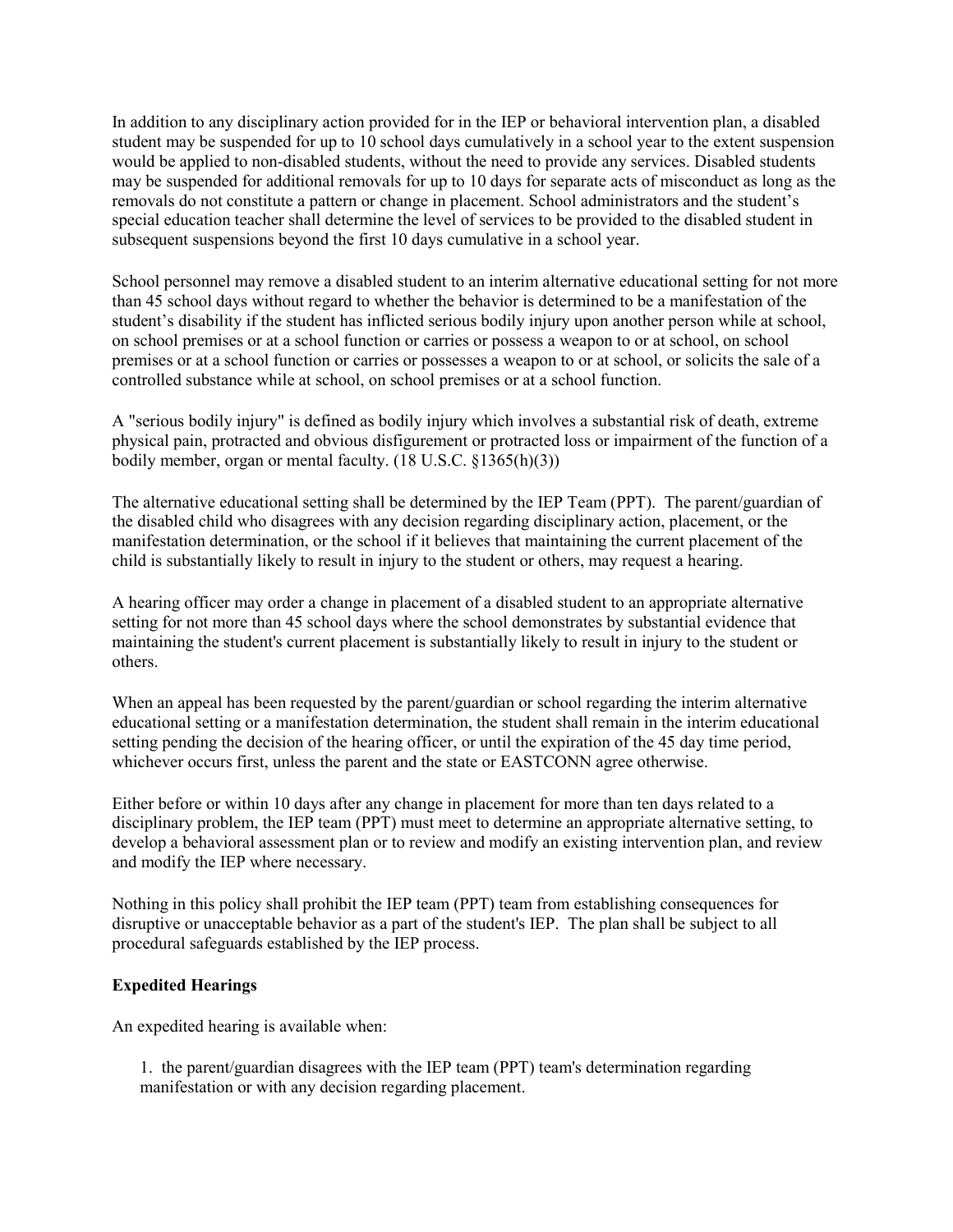2. the parent/guardian disagrees with the proposed new placement following an interim alternative placement.

3. the school believes it is dangerous for the student to be returned to the previous placement

The hearing shall occur within 20 days of the date it is requested and a decision rendered within 10 school days after the hearing.

During any challenge to placement, the student will stay in the alternative placement.

# **Students Not Identified as Disabled**

Students who have not been identified as disabled may be subjected to the same disciplinary measures applied to children without disabilities who engaged in comparable behaviors if the school did not have "knowledge" of the disability.

The school shall be deemed to have knowledge that a student has a disability if, before the behavior that precipitated the disciplinary action occurred:

- 1. the parent has expressed concern in writing that the student needs special education.
- 2. the parent has requested an evaluation.

3. the student's teacher or other school personnel have expressed concern about the student's behavior or performance to the Director of Special Education or other supervisory Agency personnel.

If a request for evaluation is made during the period the student is subject to disciplinary measures, the evaluation will be expedited.

If the child is determined to be a child with a disability, taking into consideration information from the evaluation conducted by the school and information provided the parents/guardians, the school shall provide special education and related services in accordance with the IDEA, except that, pending the results of the evaluation, the student shall remain in the educational placement determined by school authorities.

(cf. [5114](http://z2policy.cabe.org/cabe/DocViewer.jsp?docid=236&z2collection=core#JD_5114) - Suspension/Expulsion/Due Process)

(cf. [5125](http://z2policy.cabe.org/cabe/DocViewer.jsp?docid=255&z2collection=core#JD_5125) - Student Records)

(cf. [5131](http://z2policy.cabe.org/cabe/DocViewer.jsp?docid=267&z2collection=core#JD_5131) - Conduct)

(cf. [5131.6](http://z2policy.cabe.org/cabe/DocViewer.jsp?docid=273&z2collection=core#JD_5131.6) - Drugs, Tobacco, Alcohol)

- (cf. [5131.7](http://z2policy.cabe.org/cabe/DocViewer.jsp?docid=275&z2collection=core#JD_5131.7) Weapons and Dangerous Instruments)
- (cf. 5144 Discipline/Punishment)
- Legal Reference: Connecticut General Statues